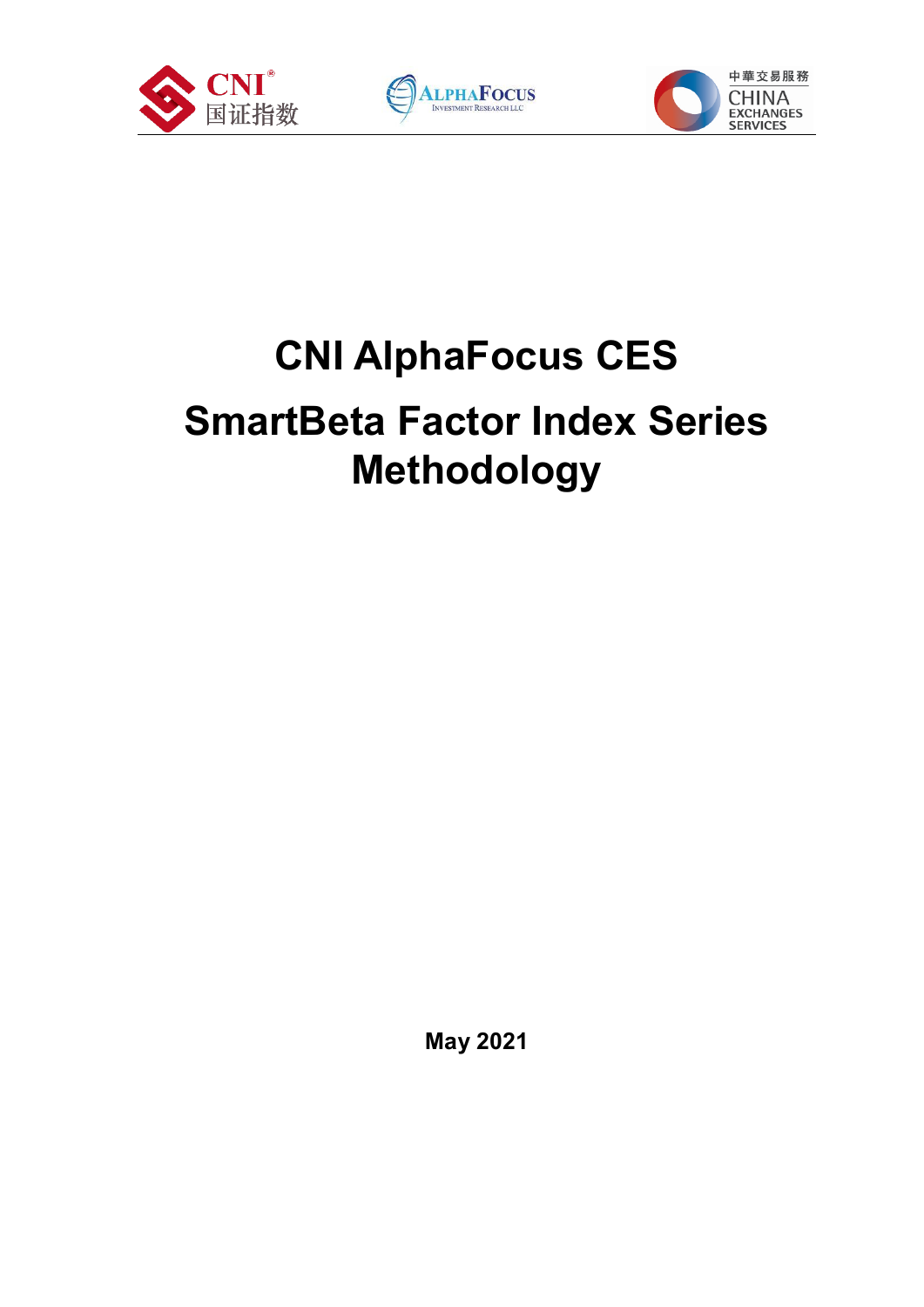





#### **Preface**

The CNI AlphaFocus CES SmartBeta Factor Index Series are designed to reflect the performance of investment strategies that focus on exposures of different factors, and to provide innovative SmartBeta investment instruments and performance benchmarks.

### **1. Code and Name**

Index Name: CNI AlphaFocus CES Size Factor Index Short Name: Size Factor Index Code: 980055

Index Name: CNI AlphaFocus CES Value Factor Index Short Name: Value Factor Index Code: 980056

Index Name: CNI AlphaFocus CES Momentum Factor Index Short Name: Momentum Factor Index Code:980057

#### **2. Base Date and Base Point**

Base Date: December 31, 2014 Base Point: 1000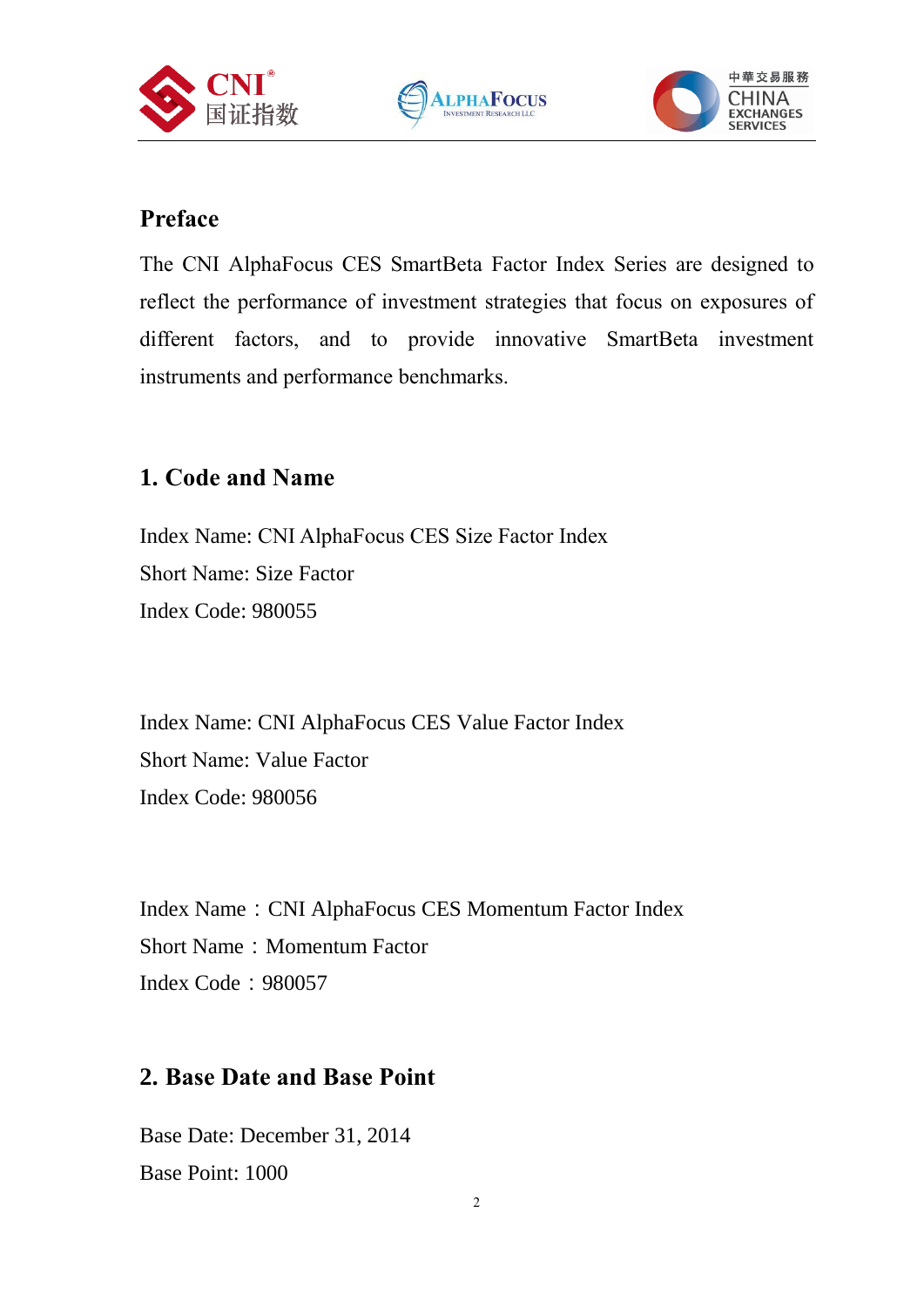





# **3. Index Universe**

Index Universe of the factor indices are constituents of SZSE 1000 Index.

## **4. Selection Criteria**

The factor index series select stocks with sufficient trading days, high factor exposure and low volatility as constituents. Specific steps are as follows:

- (1) For each stock in the broad selection universe, a rolling 252-day linear regression is performed using stock's daily return on size, value and momentum factors, and the corresponding factor exposures as of cut-off date T are generated and denoted as  $\beta_{iT,smb}$ ,  $\beta_{iT,hml}$  and  $\beta_{iT,mom}$ .
- (2) Standardize the exposures in step (1) using their time series mean and volatility estimations:

$$
\tilde{\beta}_{iT} = \frac{\beta_{iT} - \text{mean}}{\text{volatility}}
$$

and get the standardized exposures for each stock i at time T as  $\tilde{\beta}_{iT,smb}$ ,  $\tilde{\beta}_{iT, hml}$  and  $\tilde{\beta}_{iT, mom}$ .

- (3) Further narrow down the selection universe for each factor by taking into account the interaction between the exposures we obtained in (2) and the market cap and ROE for each stock. A final cross-sectional winsorization and standardized is then performed for exposures  $\vec{\beta}_{iT,smb}$ ,  $\vec{\beta}_{iT,hml}$ ,  $\tilde{\beta}_{iT,mom}$  within the final selection universe and the final score is denoted as  $Z_{iT}$ .
- (4) Estimate the volatility for stock *i* as of cut-off date T

$$
\sigma_{r_{iT}} = A \sigma_i + B \sigma_{iT,EWMA}
$$

where  $\sigma_i$  is stock i's sample standard deviation as of T-1,  $\sigma_{iT,EWMA}$  is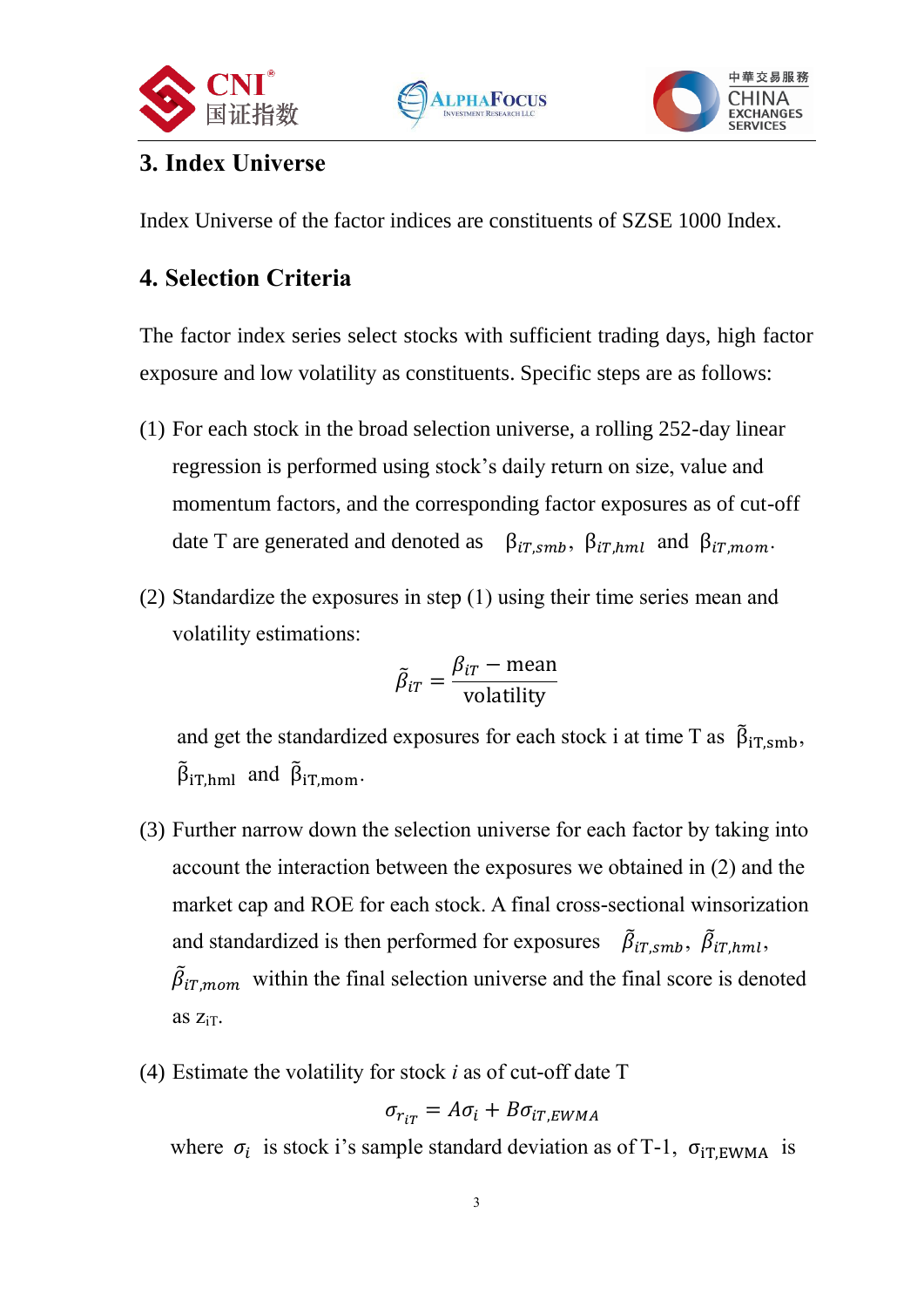





stock i's exponentially weighted moving-average standard deviation as of T-1, A and B are constant parameters.

(5) Calculate each stock's weight in the factor portfolio as

$$
w_{iT} = \begin{cases} \frac{z_{iT}/\sigma_{r_{iT}}^2}{\sum_{\forall j} z_{jT}} & z_{iT} > 0\\ 0 & , \end{cases}
$$

Select the top 50 weight stocks as the constituents of the corresponding factor index, and then adjust the weight of the constituents again to sum to 1. Do this separately for each factor.

### **5. Index Calculation**

The indices are calculated according to the Paasche weighted method, real-time calculation is carried out daily according to the following formula: real time index

 $=$  last trading day closing index ×  $\Sigma$  (constituent's real time stock price  $\times$  No. of shares  $\times$  adjustment factor )

 $\Sigma$  (constituent's last trading day closing price  $\times$  No. of shares  $\times$  adjustment factor)

For adjustment method of No. of shares, please refer to *Index Calculation and Maintenance Methodology*. For adjustment factor, please refer to '7.Adjustment for Constituents' Weights'.

### **6. Index Review**

6.1 Periodic Review

The indices are reviewed semi-annually. Periodic reviews are implemented on the next trading day after market closing of the second Friday in June and December each year. Announcements of periodic reviews are published two weeks before implementation.